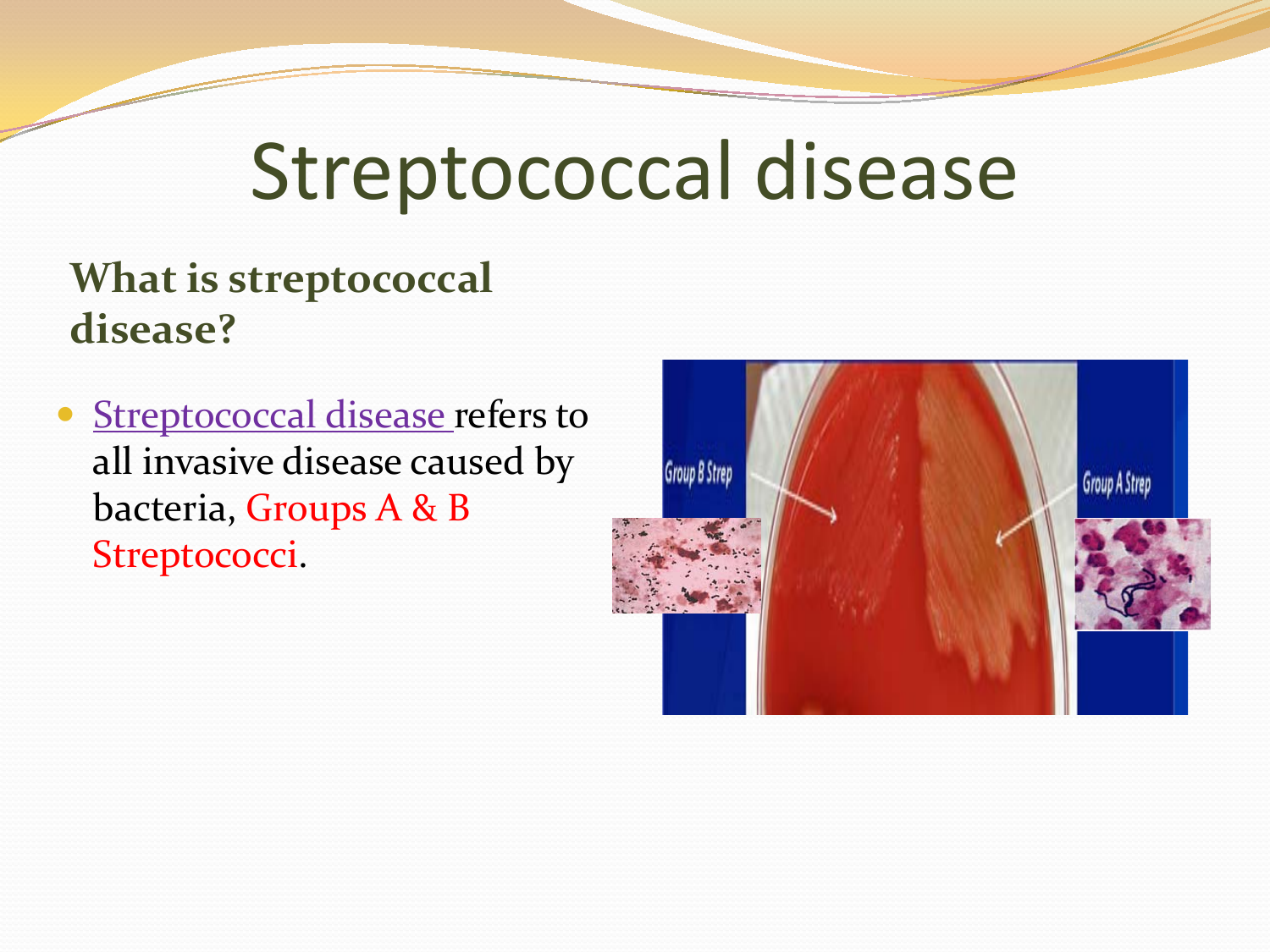## **What is group A Streptococcus (GAS)?**

- Group A streptococcus are bacteria commonly found in the throat and on the skin.
- The vast majority of GAS infections are relatively mild illnesses such as strep throat and impetigo (sore throat, pain on swallowing, fever).
- However, these bacteria can cause more severe diseases.

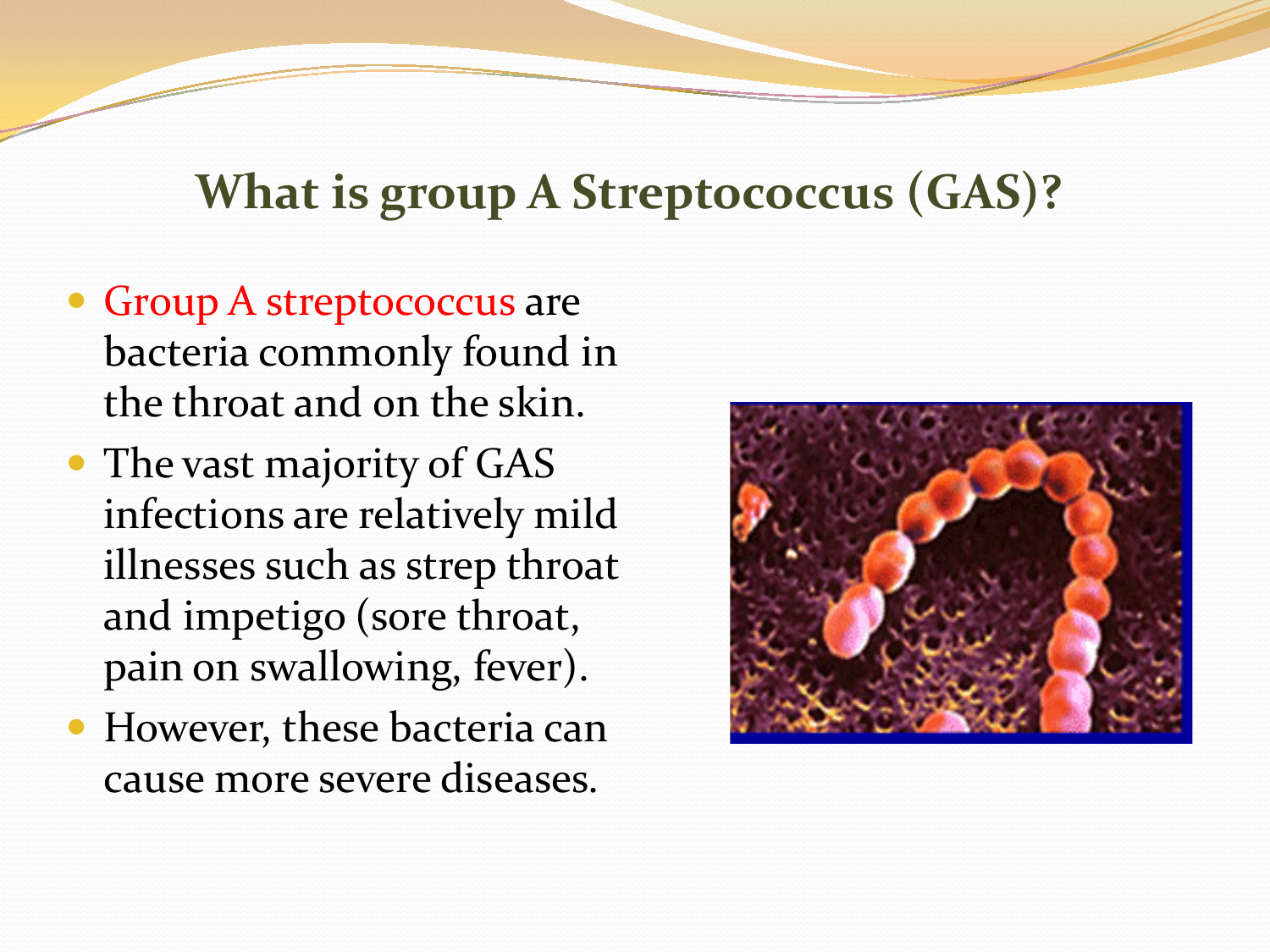### **What is invasive group A streptococcal disease?**

- Invasive GAS disease is a severe and sometimes lifethreatening infection in which the bacteria have invaded parts of the body, such as the blood, deep muscle and fat tissue or the lungs.
- Two of the most severe invasive GAS disease are called necrotizing fasciitis - infection of muscle and fat tissue & streptococcal toxic shock syndrome - a rapidly progressing infection causing low blood pressure/shock and injury to organs such as the kidneys, liver and lung.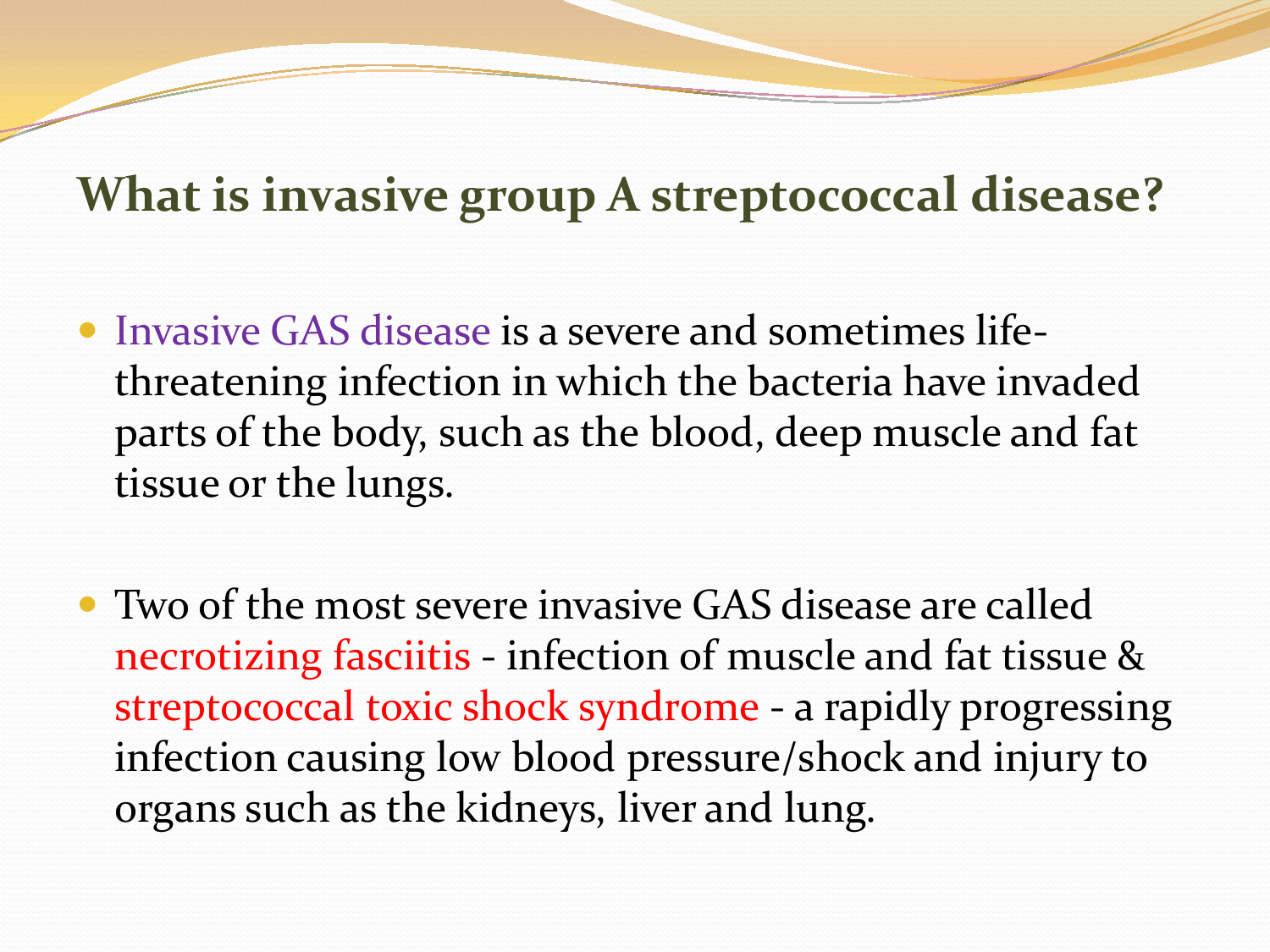#### **How is Group A** *Streptococcus* **(GAS) transmitted?**

• These bacteria are spread through direct contact with mucus from the nose or throat of persons who are infected or through contact with infected wounds or sores on the skin.

# **Who is most at risk of getting invasive group A streptococcal disease?**

- People with chronic illnesses like cancer, diabetes and chronic heart or lung disease and those who use medications such as steroids have a higher risk.
- Persons with skin lesions such as cuts, chicken pox, surgical wounds.
- The elderly and adults with a history of alcohol abuse or injection drug use.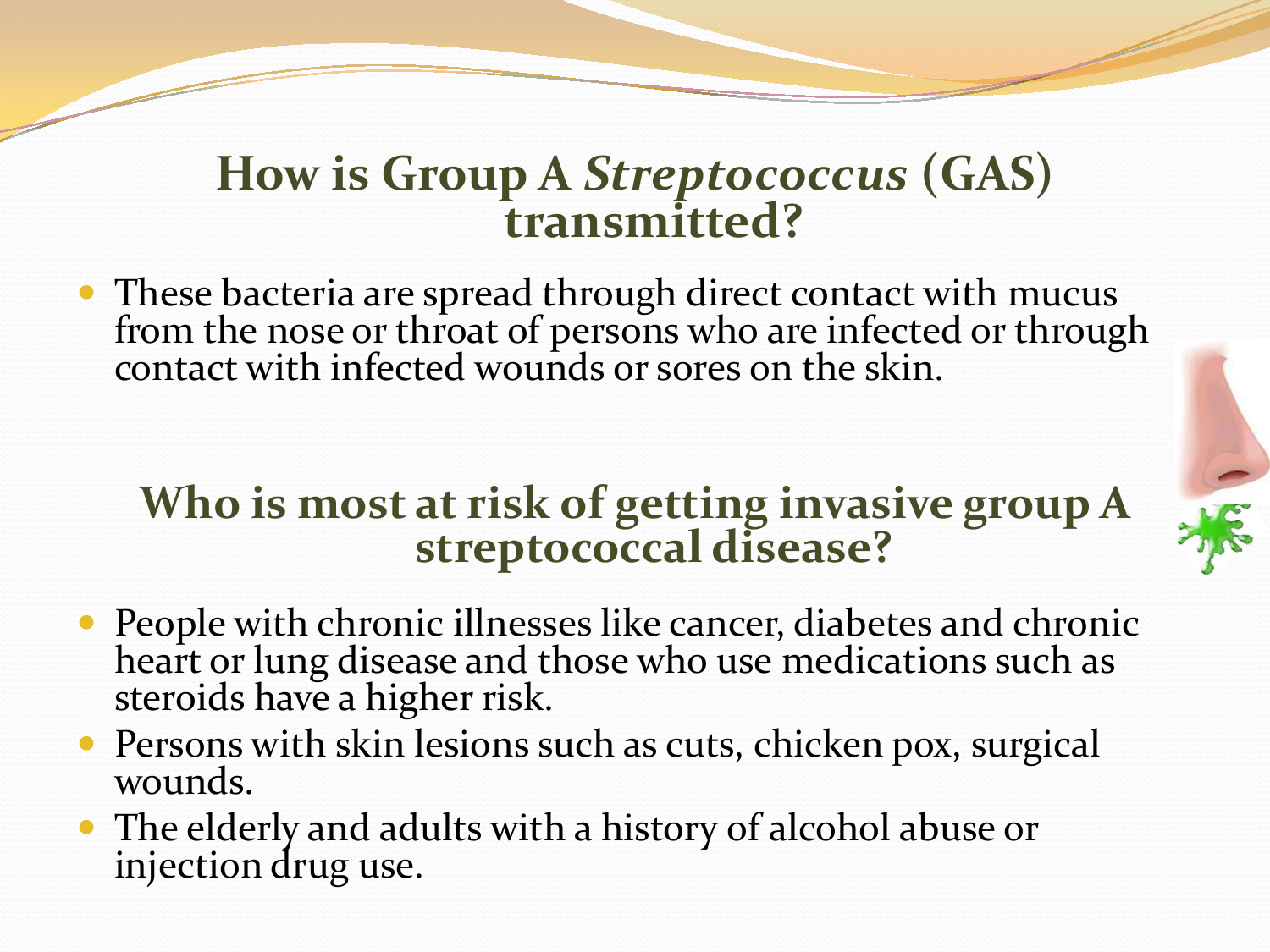## **What are the symptoms of the most severe invasive GAS diseases?**

#### **Necrotizing fasciitis**

#### **Streptococcal toxic shock syndrome**

- Fever
- Severe pain and swelling
- Redness at the wound site



- Fever
- **•** Dizziness
- Confusion
- Low blood pressure
- Rash
- Abdominal pain



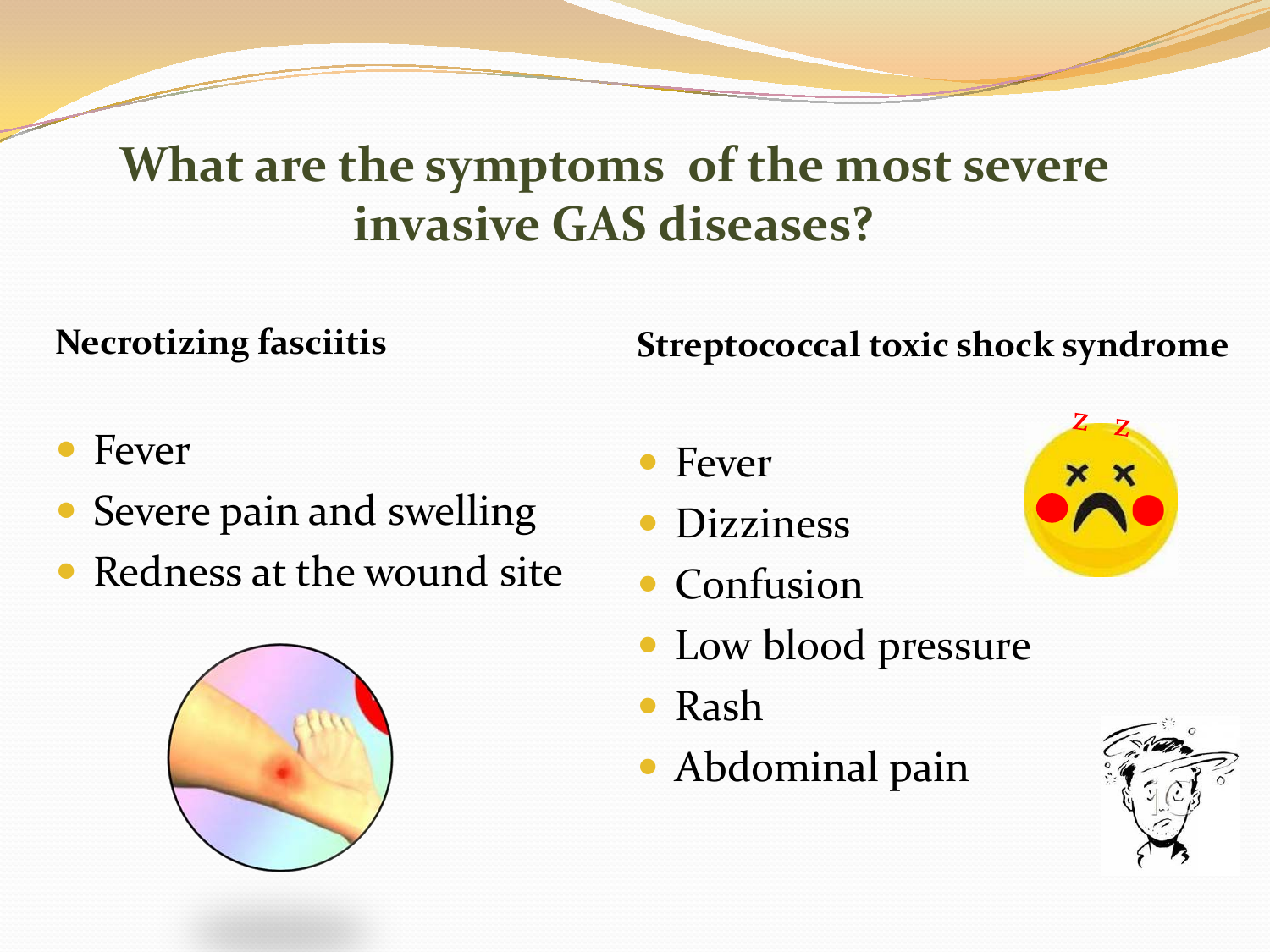

# **How GAS disease is diagnosed?**

#### **GAS disease is usually diagnosed by a throat culture**

- Swab in the throat or cuts
- Blood tests



# **How invasive GAS disease is treated[?](http://www.google.com/imgres?imgurl=http://thumbs.gograph.com/gg57451480.jpg&imgrefurl=http://www.gograph.com/stock-illustration/penicillin.html&usg=__-rg9eL4tYTqJfCeUMQVwrw4BA9g=&h=139&w=170&sz=6&hl=en&start=6&zoom=1&tbnid=PG-QVIGn8FPczM:&tbnh=81&tbnw=99&ei=LlVrUK2HMc2ayQHRwYHADA&prev=/search?q=Penicillin&hl=en&safe=active&sa=X&gbv=2&tbas=0&tbs=itp:clipart&tbm=isch&itbs=1)**

- GAS bacteria can be treated with antibiotics.
- Penicillin is the drug of choice for both mild and severe disease.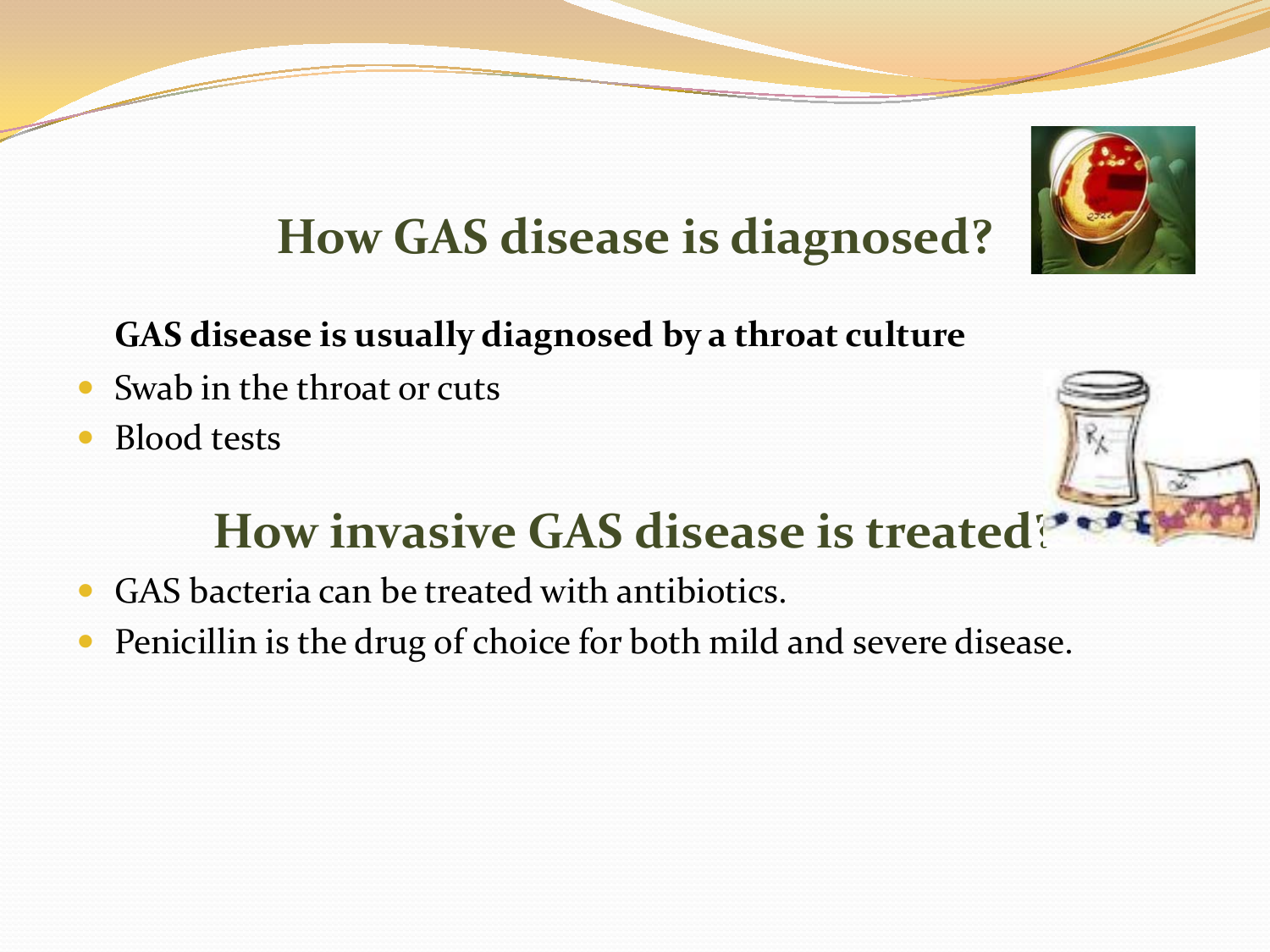# **How can group A streptococcal infections be prevented?**

- The spread of all types of GAS infection can be reduced by good hand washing especially after coughing and sneezing and before preparing foods or eating.
- All wounds should be kept clean.



• Persons with strep throat should stay home from work, school or day care until 24 hours after taking an antibiotic to prevent GAS spread.

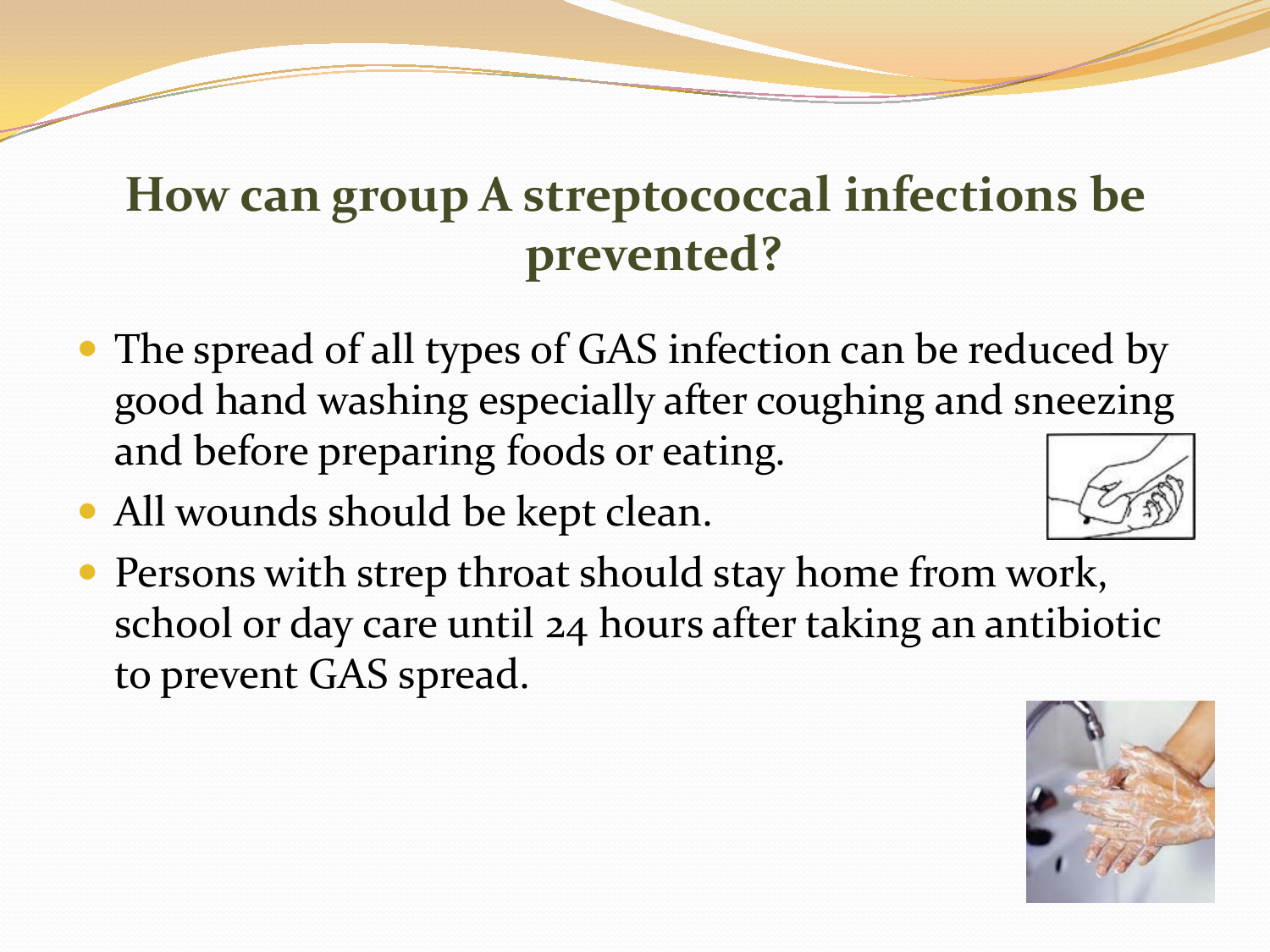## **What is group B Streptococcus (GBS)?**

- Group B Streptococcus (GBS) are common bacteria which are often found in the vagina, rectum, or urinary bladder of women.
- GBS can cause serious illness in newborn babies, pregnant women, the elderly, and people with weakened immune systems.

# **What is invasive group B streptococcal disease?**

 Invasive GBS disease is a severe and sometimes life-threatening infection in which the bacteria have invaded parts of the body such as the blood, deep muscle and fat tissue or the lungs.





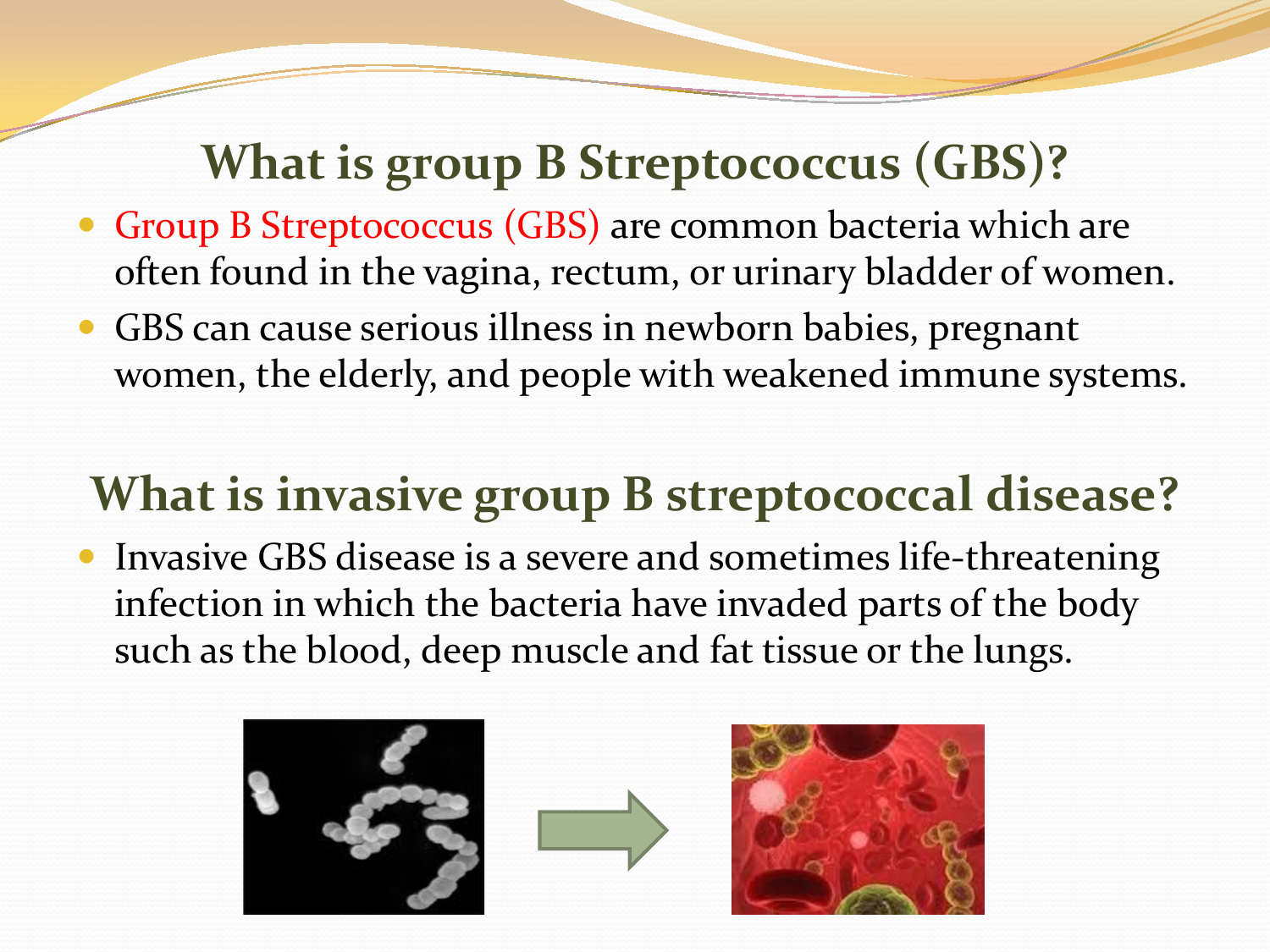## **How is GBS transmitted?**

- The bacteria is commonly found in the gastrointestinal, urinary, and reproductive tracts and is transmitted from person to person.
- Infected mother to her baby during vaginal childbirth
- Many people carry the GBS bacteria on their bodies but do not become ill.

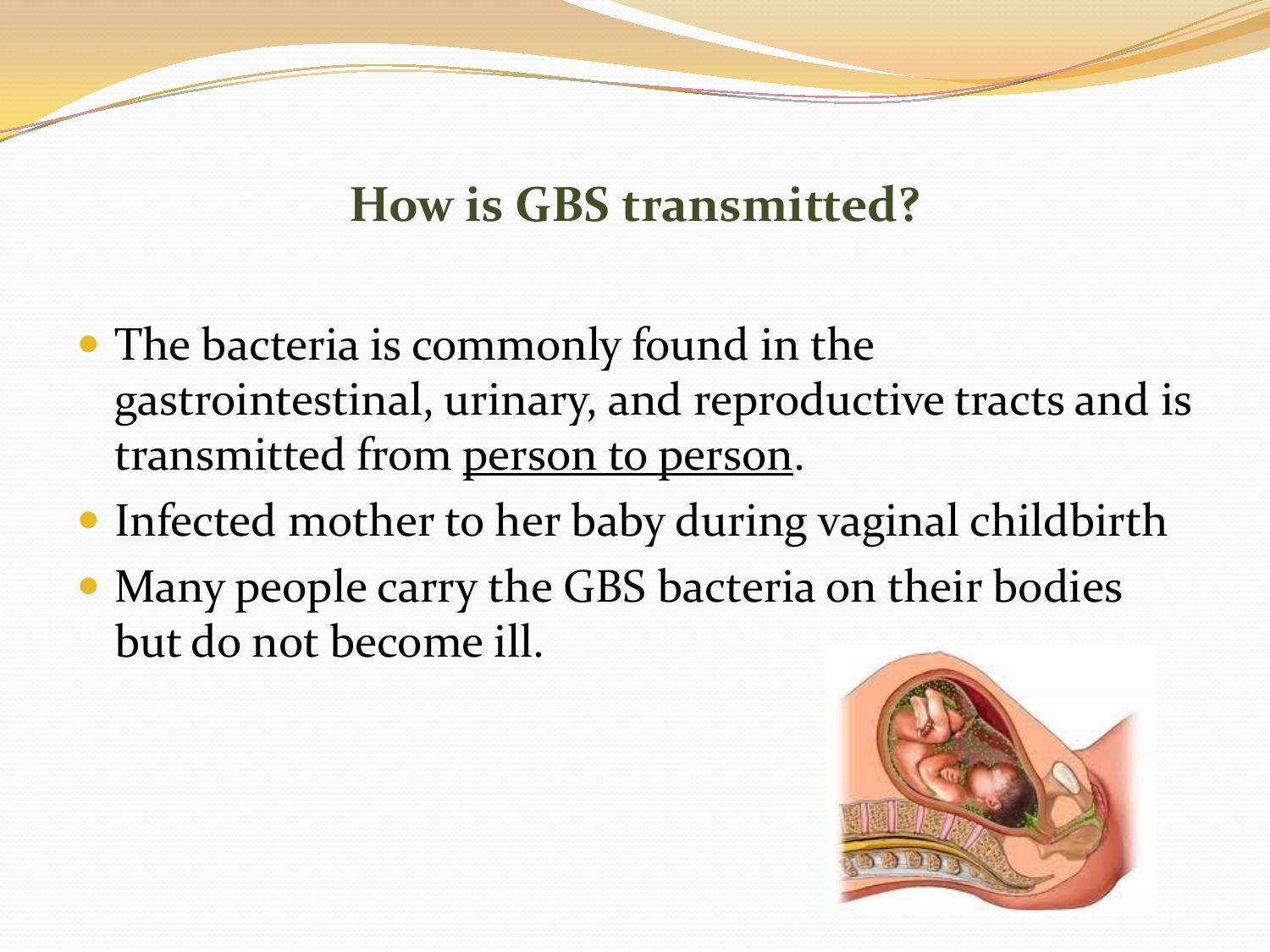## **Who is most susceptible to invasive group B streptococcal disease?**

- Newborns
- The elderly
- Persons with chronic disease, such as diabetes, liver failure, and history of stroke or cancer or those who have experienced recent trauma



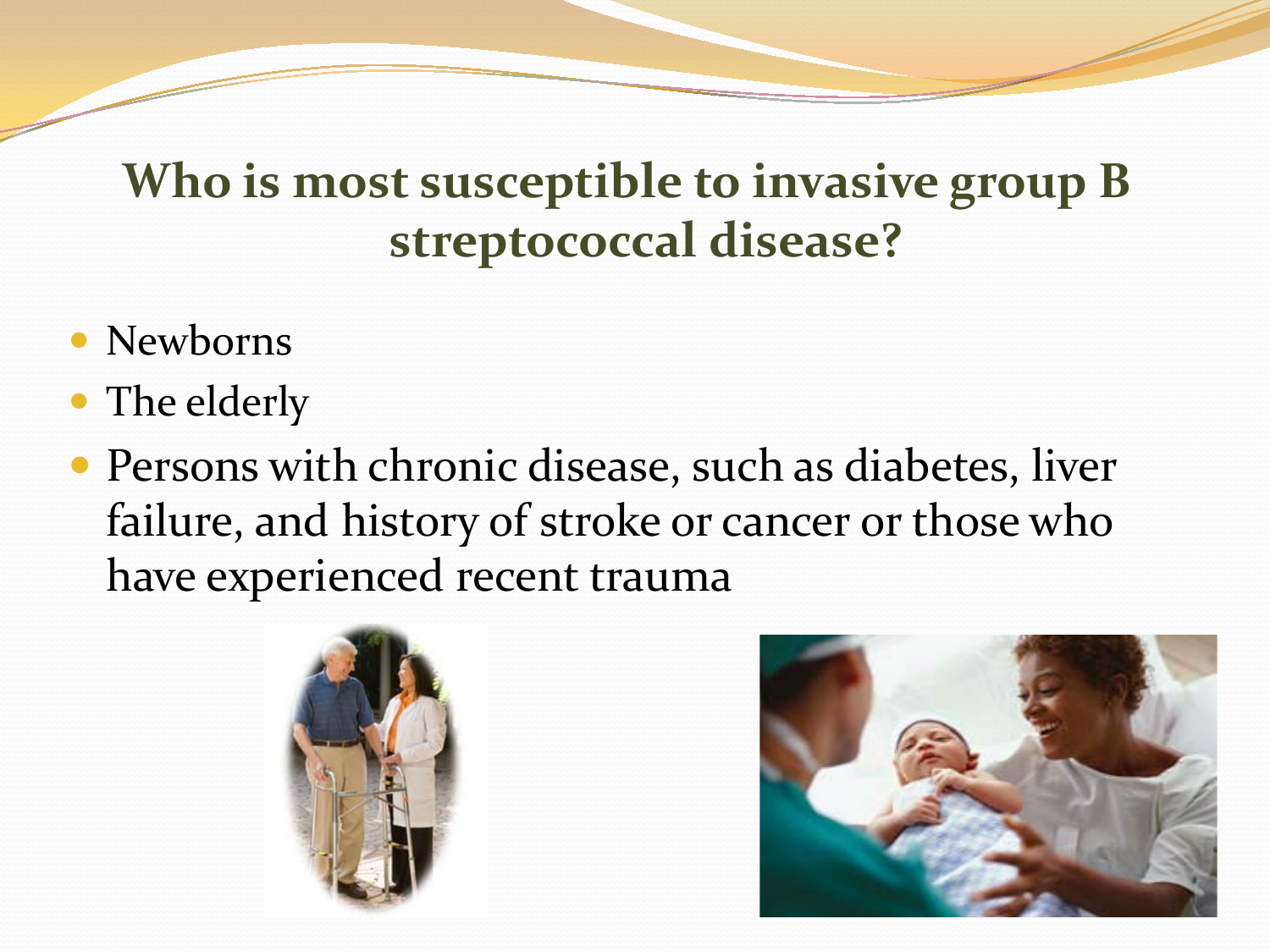# **What are the symptoms of invasive GBS diseases?**

- **\*Newborns-** The symptoms of newborn occur during the first week of life (early- onset disease), or occur during the first week through 3 months of life (late-onset disease).
- Fever
- Difficulty feeding
- Irritability or lethargy
- Difficulty breathing
- Blue-ish color to skin

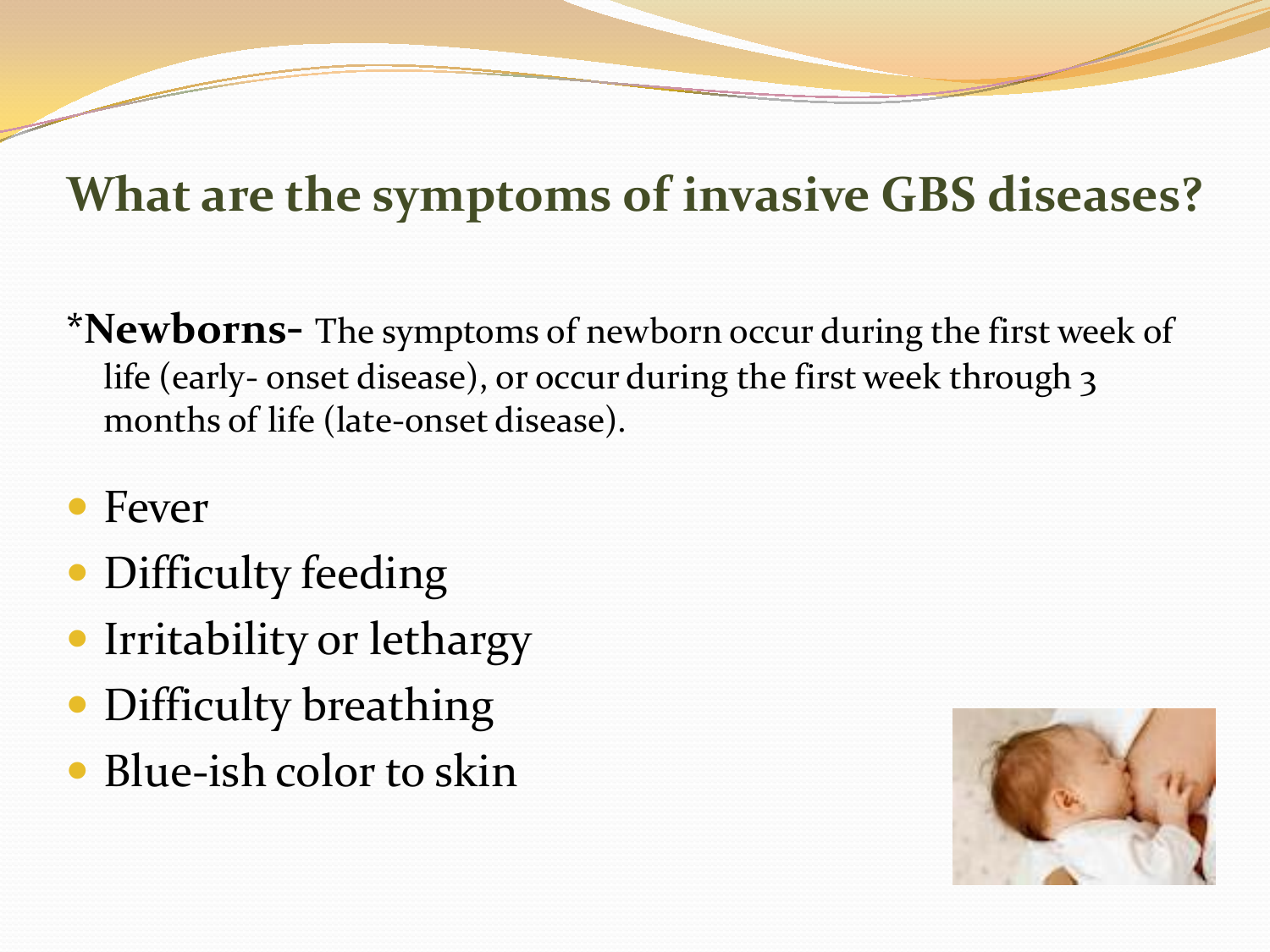## **What serious problems result from invasive GBS diseases?**

#### **Newborns-**

- Sepsis -infection of the blood
- Pneumonia infection in the lungs



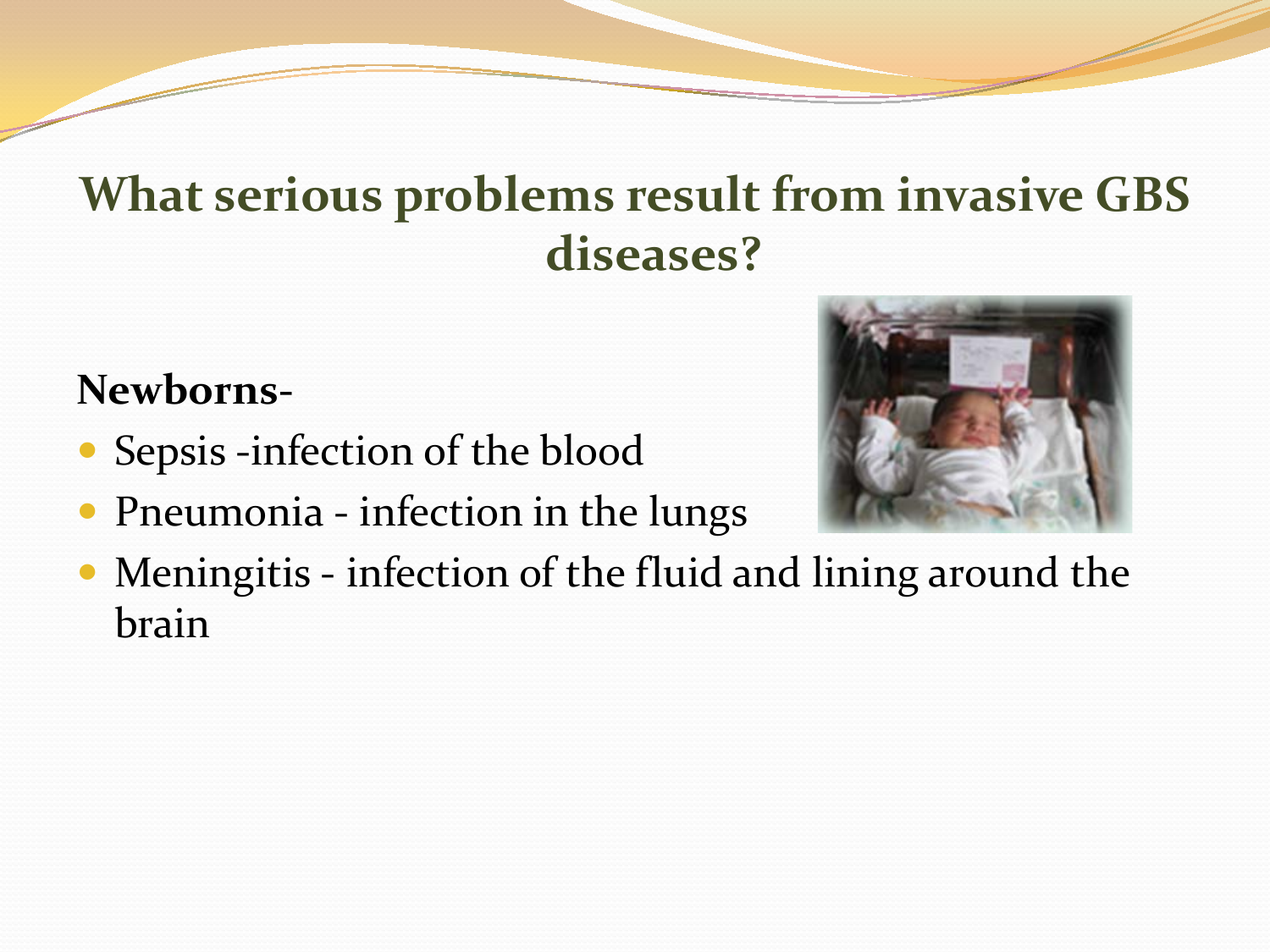## **What serious problems result from invasive GBS diseases?**

#### **Adults-**

- Bloodstream infections
- Pneumonia infection in the lungs
- Skin and soft-tissue infections
- Bone and joint infections
- In rare adult cases group B strep can cause meningitis

| Pneumonia     | Trachea                          |
|---------------|----------------------------------|
| Infected lung | Bronchi                          |
|               | Lung<br>2004, Medicine Net, Inc. |

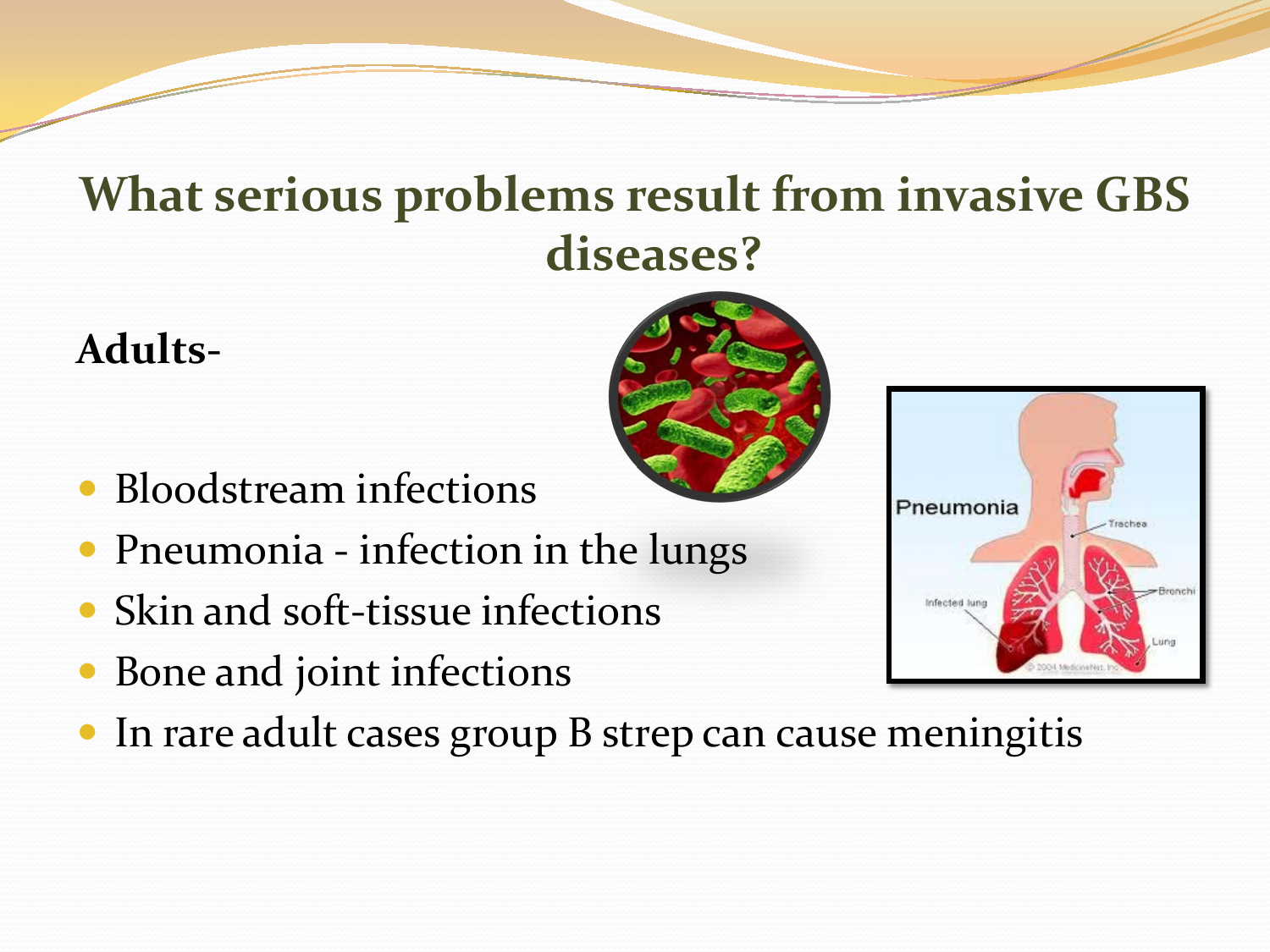# **How is GBS disease diagnosed?**

- A sample of sterile body fluids such as blood or spinal fluid
- Urine test (adults)

# **How is GBS disease be treated?**



 GBS infections in both newborns and adults are usually treated with antibiotics.